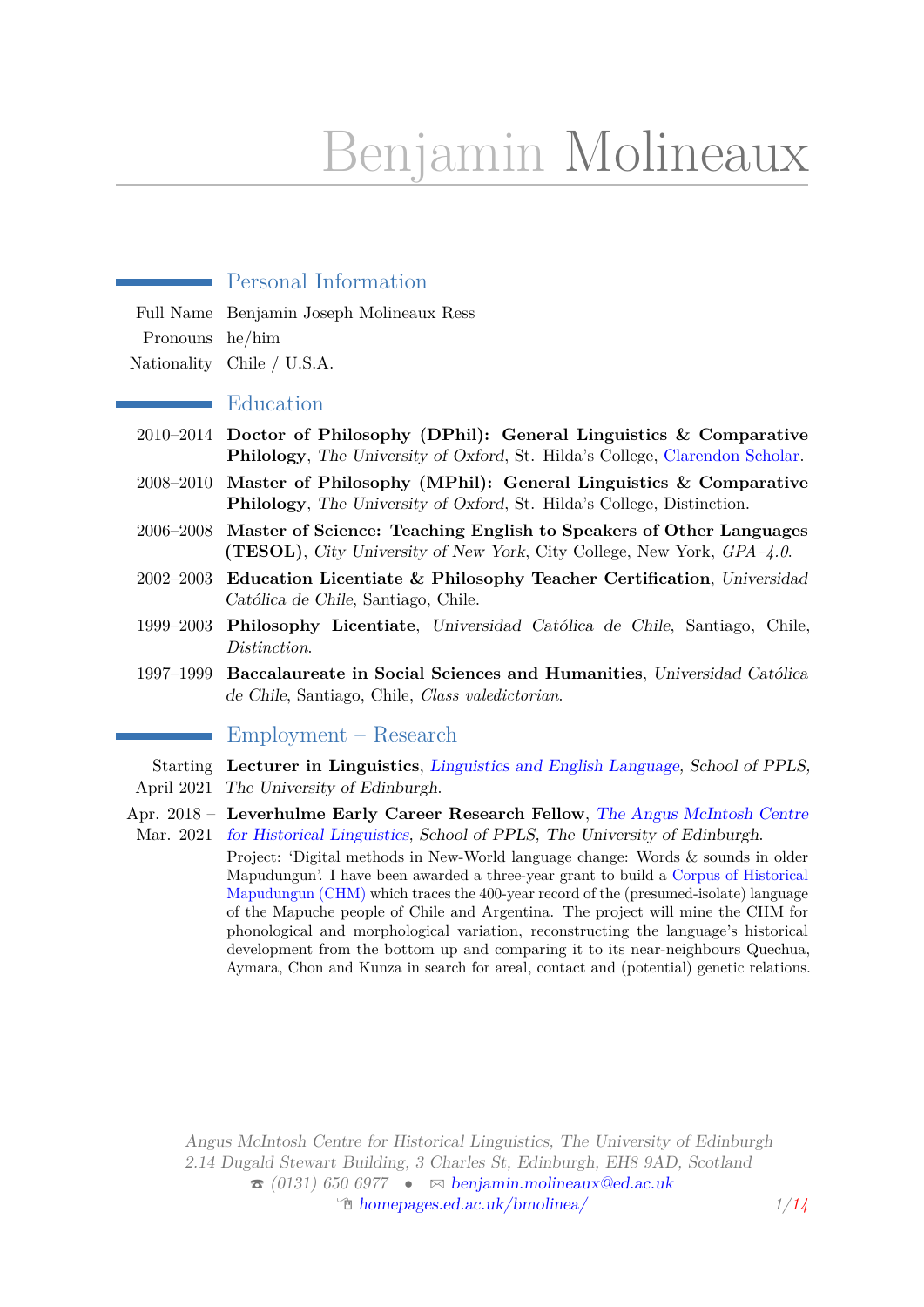- Sept. 2014 **Post-Doctoral Research Assistant**, [The Angus McIntosh Centre for Histor](http://www.amc.lel.ed.ac.uk/)Mar. 2018 [ical Linguistics,](http://www.amc.lel.ed.ac.uk/) School of PPLS, The University of Edinburgh.
	- Project: [From Inglis to Scots \(FITS\): Mapping sounds to spellings,](http://www.amc.lel.ed.ac.uk/fits/) a UK Arts and Humanities Research Council (AHRC) Grant. Principal Investigator: Prof. Bettelou Los. The project is charged with building a corpus to map the spellings from some of the earliest records of Scots (based on the [Linguistic Atlas of Older Scots\)](http://www.amc.lel.ed.ac.uk/fits/index.php/about/laos/) onto their presumed sound values and their historical sources using a method we christened 'grapho-phonological parsing'.
- Aug. 2013 **Research Assistant**, A study on the acquisition of consonant timing, a British
- Dec. 2014 Academy project, Principal Investigator: Dr Elinor Payne (University of Oxford). Fieldwork, phonetic segmentation, annotation and analysis (Praat software), in a study of English and Norwegian children acquiring consonant timing.
- Jan. 2013 **Research Assistant**, 'Fake' gemination in English suffixed words and com-Dec. 2014 pounds, a project within the ERC grant ['WORDS: Asymmetry, change and](http://cordis.europa.eu/projects/rcn/100084_de.html) [processing in phonological mental representation',](http://cordis.europa.eu/projects/rcn/100084_de.html) Principal Investigator: Prof. Aditi Lahiri.

Phonetic segmentation, annotation and analysis (Praat software), as well as statistical analysis and article composition.

- May July **Research Assistant**, A study of the perception of dialect variation in Egyptian 2014 and British media, Principal Investigator: Dr Reem Bassiouney (Georgetown University / American University of Cairo). Background data gathering and preliminary data analysis for British media.
- 2009 2010 **Graduate Assistant**, Developmental language disorders: Pilot study of a Spanish-Valencian bilingual with genetic disorder, a John Fell grant project, Principal Investigator: Dr Paloma García-Bellido (University of Oxford). Phonetic segmentation, annotation and analysis (Praat software), in a case study of a child with a language-specific genetic disorder.

# Employment – Lecturing and Tutoring

- Winter 2019 **'History of Scots' (LASC10098) course coordinator**, University of EDINBURGH, Linguistics and English Language. This is an Honours/postgraduate course surveying structural and socio-historical issues in the history of the Scots language up to 1900. Number of students:  $\simeq 30$ ; Hours taught: 15; Evaluation: 4.8/5.0
- Winter 2017, **'Historical Linguistics (and the history of English)' lecturer**, Univer-2018 SITY OF EDINBURGH, Linguistics and English Language, This was a module for 'Introduction to Linguistics and English Language' (LEL1B - formerly LEL1). First-year undergraduate lectures reviewing the essentials of historical linguistics and applying them to the history of English. Number of students:  $\approx 200$ ; Hours taught: 3 (each year)
- Winter 2017, **'Pre-history of Scots' and 'Mechanisms of Language Change: Inter-**2018 nal Factors' lecturer, UNIVERSITY OF EDINBURGH, Linguistics and English Language, Module for 'History of Scots' (LASC10098). Honours/postgraduate lectures reviewing the sources of the Scots language and surveying the internal factors for change in the language's history. Number of students:  $\simeq 20$ ; Hours taught: 8 (each year)

Angus McIntosh Centre for Historical Linguistics, The University of Edinburgh 2.14 Dugald Stewart Building, 3 Charles St, Edinburgh, EH8 9AD, Scotland  $\hat{\sigma}$  (0131) 650 6977 •  $\approx$  [benjamin.molineaux@ed.ac.uk](mailto:benjamin.molineaux@ed.ac.uk) Í [homepages.ed.ac.uk/bmolinea/](http://homepages.ed.ac.uk/bmolinea/) *2[/14](#page-12-0)*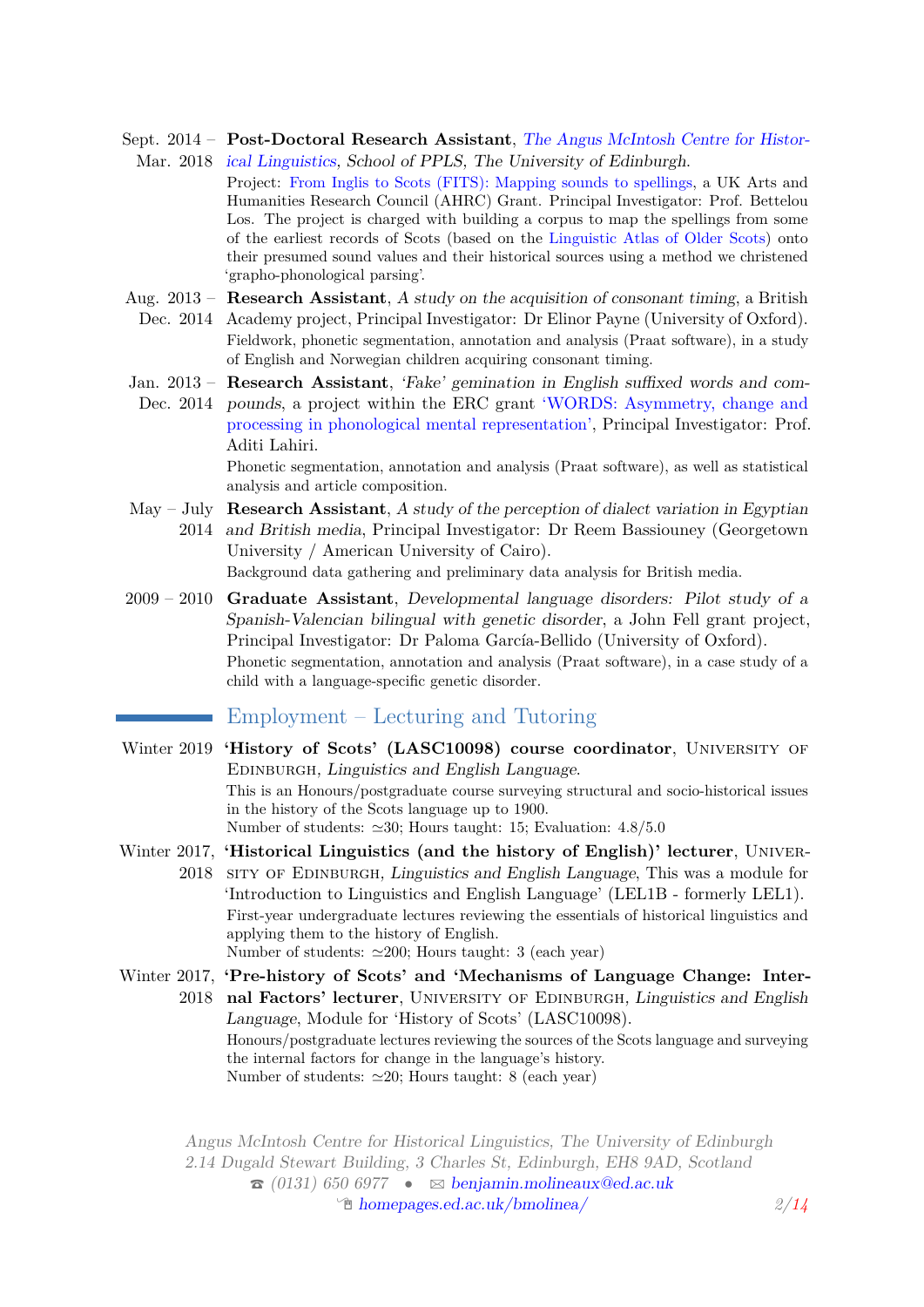Winter 2016- 'Old and Middle English' lecturer, UNIVERSITY OF EDINBURGH, Linguistics 2018 and English Language, Module for 'English in Time and Space' (LEL2C).

A series of second-year undergraduate lectures reviewing the history of sounds, spellings and morphology of Old and Middle English.

Number of students:  $\simeq 70$ ; Hours taught: 3-9 (depending on year)

Winter 2015 **'Scots and Scottish Standard English' lecturer**, UNIVERSITY OF EDINburgh, Linguistics and English Language, Module for 'English in Time and Space' (LEL2C). A series of second-year undergraduate lectures reviewing the history, status and linguistic features of Scots and Scottish Standard English.

Number of students:  $\simeq 70$ ; Hours taught: 3

- Spring 2014 **'Paper V: German Linguistics' tutor**, UNIVERSITY OF OXFORD, Undergraduate Programme, Faculty of Modern and Medieval Languages. Small group tutoring for St. Catherine's College and St. Edmund's Hall second-year students. Topics in Syntax, Phonology, and Language Acquisition. These were small-group (1-4), essay-based tutorials, meeting for one hour a week during the 8 weeks of term.
	- Autumn 'Phonological Problems' lecturer, UNIVERSITY OF OXFORD, Graduate
	- 2010, 2012 Foundations in Linguistics Programme, Faculty of Linguistics. Philology and Phonetics.

A series of practical, problem-based lectures for first-year postgraduate (master and doctoral) students in linguistics. These were run in parallel with the theoretical phonology lectures given by Prof. Aditi Lahiri.

Number of students:  $\approx 25$ ; Hours taught: 8 (each year)

2010 - 'General Linguistics' tutor, UNIVERSITY OF OXFORD, Undergraduate Pro-2011 gramme, Department of Modern and Medieval Languages.

Small-group tutorials for first-year Modern Languages students at Magdalen, Lincoln, St. Catherine's and St. Hugh's colleges. Topics: Introduction to Linguistics, Thought and Language, Language Acquisition, Language Variation and Change, Pidgins and Creoles, Language Style and Identity, and Semantics and Pragmatics.

These were small-group (1-4), essay-based tutorials, meeting for one hour a week during the 8 weeks of term.

Winter 2011 **'Phonology' tutor**, UNIVERSITY OF OXFORD, Department of Linguistics, Philology and Phonetics.

> Individualised tutorials for international students (Hendrix College, AR, USA) taking the Oxford Overseas Study programme.

> These were small-group (1-4), essay-based tutorials, meeting for one hour a week during the 8 weeks of term.

2000 – **Teaching Assistant**, Universidad Católica de Chile, Philosophy 2003 Department.

Courses: Ethics, Philosophical Anthropology, Greek Texts I & II with Dr. Rolando Salinas, Dr. David Morales and Ms. Ana María Vicuña. Practical sessions, study groups and lectures for undergraduate students.

#### Supervision

2018–2019 **Master of Sciences**, University of Edinburgh, Supervised one MSc dissertation.

Project: Urban Scots and its representation in the media

Angus McIntosh Centre for Historical Linguistics, The University of Edinburgh 2.14 Dugald Stewart Building, 3 Charles St, Edinburgh, EH8 9AD, Scotland  $\hat{\sigma}$  (0131) 650 6977 •  $\approx$  [benjamin.molineaux@ed.ac.uk](mailto:benjamin.molineaux@ed.ac.uk) Í [homepages.ed.ac.uk/bmolinea/](http://homepages.ed.ac.uk/bmolinea/) *3[/14](#page-12-0)*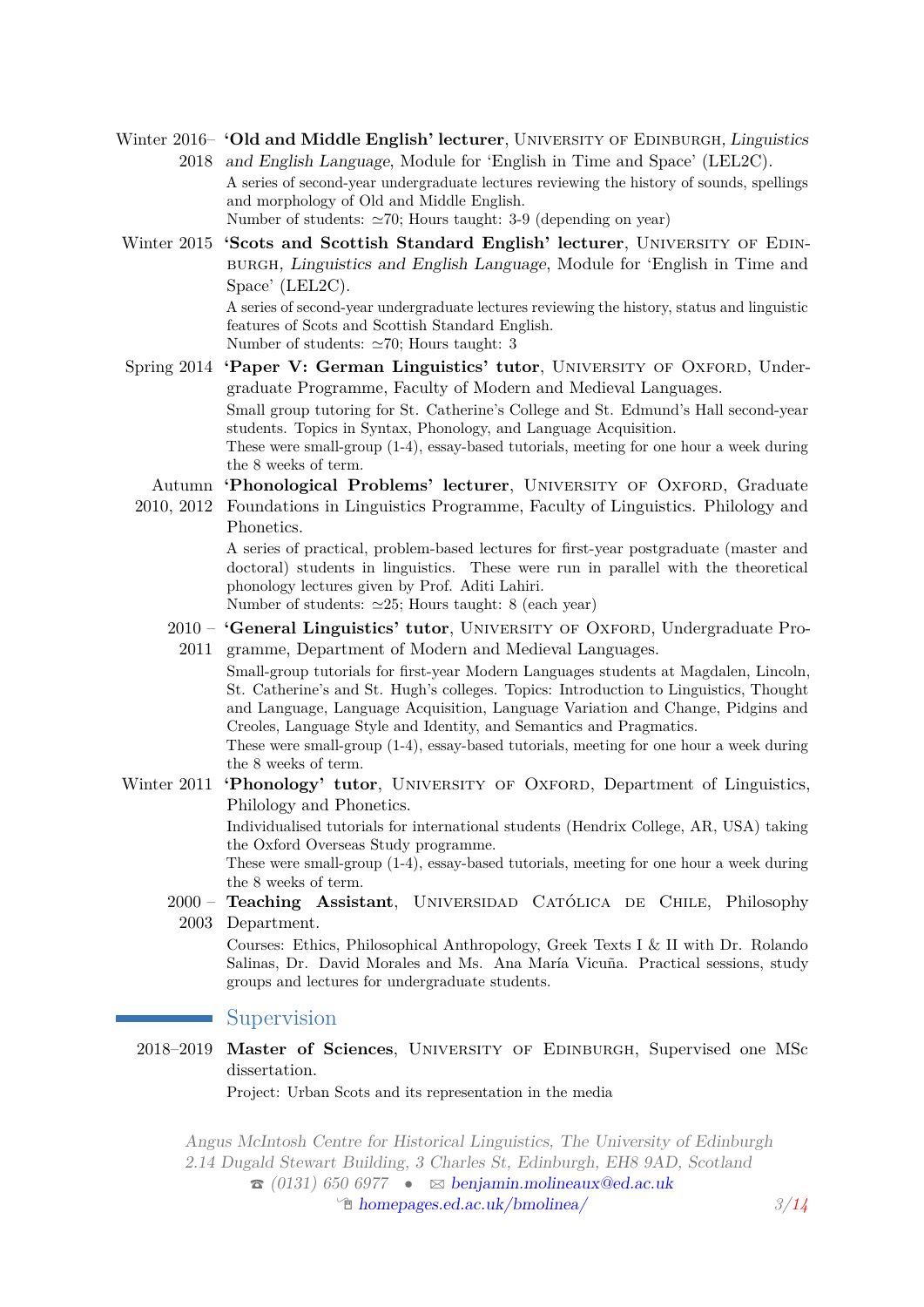2017–2018 **Third-year Project**, University of Edinburgh, Supervised one third-year project in the joint Linguistics & Modern Languages year-abroad programme. Project: Mutual intelligibility in Romance languages

#### Administrative Experience

Secretary **The Angus McIntosh Centre for Historical Linguistics**, The University of Edinburgh, September 2017 to date. Convener **English Language Research Group**, The University of Edinburgh, September 2018 to date, I co-convene the series of talks for the ELRG, along with Patrick Honeybone and Warren Maguire. Journal **Papers in Historical Phonology (PiHPh)**, The University of Edinburgh Editing Open Journals, 2016 – present, Editorial Team member. Peer-Review **Language**, A journal of the Linguistic Society of America. **Language Sciences**, Elsevier. **Language & Communication (LAC)**, Elsevier. **Journal of Second Language Pronunciation (JSLP)**, John Benjamins. **English Language and Linguistics (ELL)**, Cambridge University Press. **Papers in Historical Phonology (PiHPh)**, Edinburgh Open Journals. **Oxford University Press (OUP)**, Monograph reviews. **Comisión Nacional de Investigación Científica y Tecnológica (CONI-CYT)**, Chile's national research body — project reviews. Conference **Third AMC Symposium on "Change in syntax and phonology: the** Organisation **same or different?"**, The University of Edinburgh, currently postponed. I will co-organise this event with Bettelou Los and Patrick Honeybone **Fourth Edinburgh Symposium on Historical Phonology (ESHP4)**, The University of Edinburgh, 09–10 December 2019. I am co-organiser of this event with seven colleagues and students **20th International Conference on English Historical Linguistics (ICEHL XX)**, The University of Edinburgh, 27–31 August, 2018. I was co-organiser for this event with some seven colleagues, led by Bettelou Los **Third Edinburgh Symposium on Historical Phonology (ESHP3)**, The University of Edinburgh, 30 November–01 December 2017. I was a co-organiser for this event, along with six students and colleagues **First AMC Symposium on the topic of Historical Dialectology**, The University of Edinburgh, 9–10 June 2016. I was co-organiser of this event with Joanna Kopaczyk and Rhona Alcorn **Second Edinburgh Symposium on Historical Phonology (ESHP2)**, The University of Edinburgh, 3–4 December 2015. I was co-organiser along with six students and colleagues Web **Angus McIntosh Centre for Historical Linguistics Website**, DevelopDevelopment ment and maintenance, [http://www.amc.lel.ed.ac.uk.](http://www.amc.lel.ed.ac.uk)

Angus McIntosh Centre for Historical Linguistics, The University of Edinburgh 2.14 Dugald Stewart Building, 3 Charles St, Edinburgh, EH8 9AD, Scotland  $\hat{\sigma}$  (0131) 650 6977 •  $\approx$  [benjamin.molineaux@ed.ac.uk](mailto:benjamin.molineaux@ed.ac.uk) Í [homepages.ed.ac.uk/bmolinea/](http://homepages.ed.ac.uk/bmolinea/) *4[/14](#page-12-0)*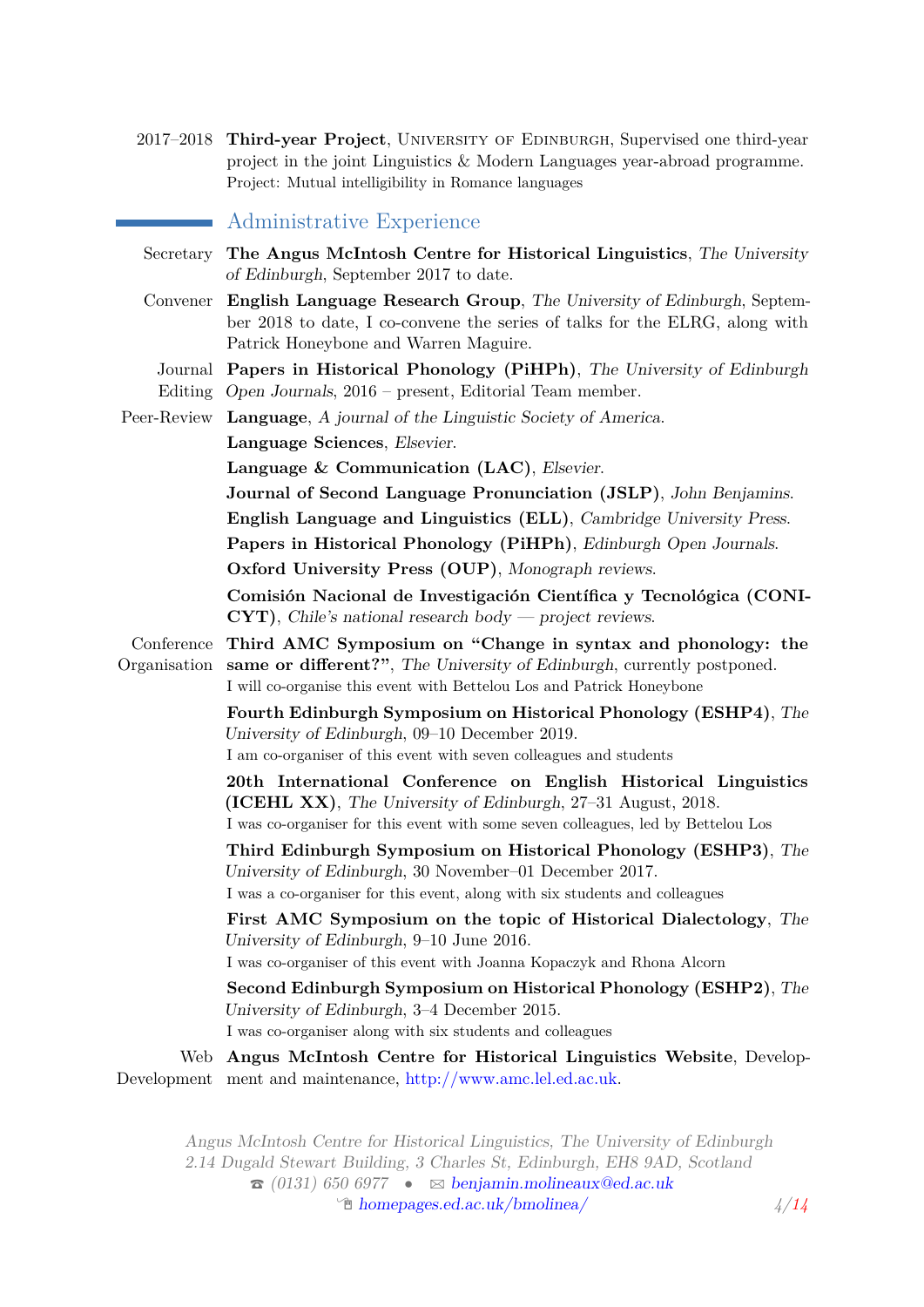**From Inglis to Scots Project Website**, Development and maintenance, [http://www.amc.lel.ed.ac.uk/fits/.](http://www.amc.lel.ed.ac.uk/fits/)

**Source Website for the Corpus of Historical Mapudungun**, Development and maintenance, [https://benmolineaux.github.io/bookshelf/.](https://benmolineaux.github.io/bookshelf/)

# Employment – Non-Academic

Jan. 2014 – **Freelance Pronunciations Editor — Oxford English Dictionary**, [Ox-](http://ukcatalogue.oup.com/)Sept. 2015 FORD UNIVERSITY PRESS, Oxford, UK.

Editorial work for the IPA transcription of entries in the OED.

Sept.–Oct. **Pronunciations Editor — Fowler's Dictionary of Modern English Us-**2014 age (4 ed.) Edited by Jeremy Butterfield, OXFORD UNIVERSITY PRESS, Oxford, UK.

Editorial work for the IPA transcription of entries in the new edition of the Dictionary.

- Summers, English as a Foreign Language (EFL) Teacher, St. CLARE's COLLEGE; 2009–2014 [The Oxford English Centre](http://www.oxfordenglish.co.uk/); [OISE: Oxford Intensive School of](http://www.oise.com)
- [English](http://www.oise.com); [Oxford International Study Centre](http://www.oxintstudycentre.com/), Oxford, UK. Academic/Conversational/Business English instruction for a number of levels and ages, including IELTS preparation.
- June, 2006 **New York City Teaching Fellow in English as a Second Language**, July, 2008 NYC DEPARTMENT OF EDUCATION, New York, NY, Full time teacher. Full class instruction with students aged 14–19, Manhattan Centre for Science and

Mathematics, East Harlem, New York City.

March, 2005 – **Consultant in Organisational Development and Human Resources**, May, 2006 CAHUALA CONSULTORES, Santiago, Chile, Curriculum developer and group monitor/trainer.

Consultant in charge of curriculum design for business training programmes in teambuilding, motivation, communication, feedback, work safety, and quality of service.

March, 2003 – English as a Foreign Language (EFL) and Philosophy Teacher, COLE-Dec., 2004 GIO CAHUALA INSULAR, Castro, Chile, Full time. Primary and secondary school teacher (ages 11 to 18) in the village of Llau-Llao, near

Castro, on the island of Chiloé, in Chile's Tenth Region.

## Scholarships, Prizes and Honours

- March, 2020 Received a [British Academy Small Grant](https://www.thebritishacademy.ac.uk/funding/ba-leverhulme-small-research-grants/) (£10k) for the project *A comprehensive corpus of grapho-phonological correspondences for Older Scots*, to be conducted at the Angus McIntosh Centre. The work follows on from the [FITS Project](http://www.amc.lel.ed.ac.uk/fits/) looking into the phonological history of Older Scots.
	- Dec., 2019 Received a [Moray Endowment Award](https://www.ed.ac.uk/research-office/winning-research-funding/develop-idea/seed-funding/moray-endowment-fund) (£1,918) for the project *A historical corpus of spellings for Older Scots*, to be conducted at the Angus McIntosh Centre. The work follows on from the [FITS Project](http://www.amc.lel.ed.ac.uk/fits/) looking into the origins of the spelling conventions adopted by Older Scots scribes.
	- Sept., 2019 Awarded a [Swiss-European Mobility \(ex-Erasmus\) Teaching Exchange](https://www.unibe.ch/studies/mobility/staff/teaching_staff_exchange/index_eng.html) grant to visit the *Institut für Sprachwissenschaft* at the University of Bern. I gave two lectures at the Walter Benjamin Kolleg's *[Center for the Study of Language and](https://www.csls.unibe.ch/studium/veranstaltungen/lectures_und_workshops/index_ger.html) [Society \(CSLS\)](https://www.csls.unibe.ch/studium/veranstaltungen/lectures_und_workshops/index_ger.html)*, where I also collaborated with Professor Fernando Zúñiga.

Angus McIntosh Centre for Historical Linguistics, The University of Edinburgh 2.14 Dugald Stewart Building, 3 Charles St, Edinburgh, EH8 9AD, Scotland  $\hat{\sigma}$  (0131) 650 6977 •  $\approx$  [benjamin.molineaux@ed.ac.uk](mailto:benjamin.molineaux@ed.ac.uk) form **[homepages.ed.ac.uk/bmolinea/](http://homepages.ed.ac.uk/bmolinea/)**  $5/14$  $5/14$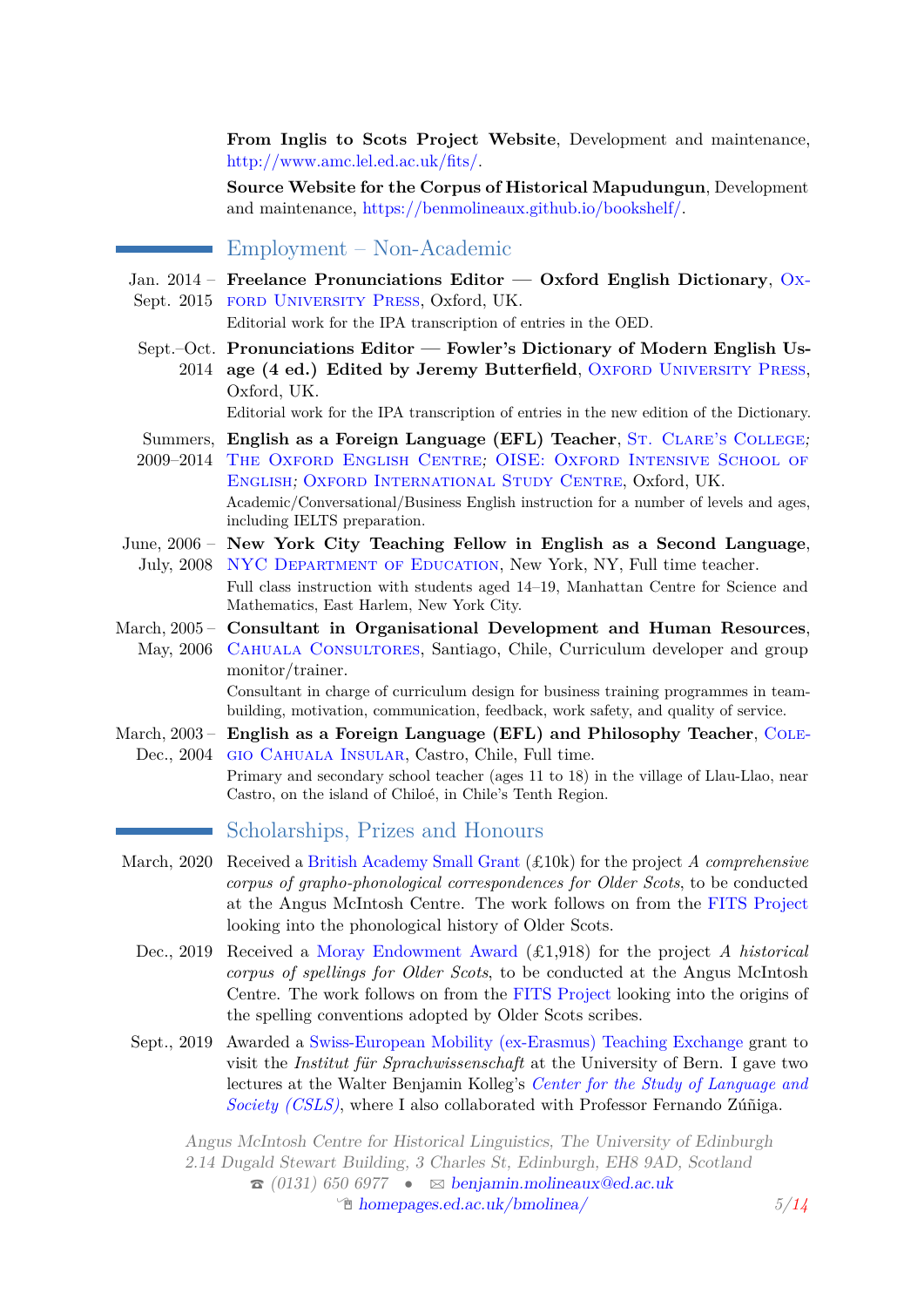- Dec., 2018 Awarded (with Belén Villena and Elisa Loncón) a Chilean-government [Fondo del](https://www.google.com/url?sa=t&rct=j&q=&esrc=s&source=web&cd=13&cad=rja&uact=8&ved=2ahUKEwi67ImH5uvkAhUKRhUIHQimDYcQFjAMegQIBxAJ&url=https%3A%2F%2Fwww.cultura.gob.cl%2Fwp-content%2Fuploads%2F2018%2F12%2Fnomina-resultados-libro-2019.pdf&usg=AOvVaw0NLqxC8WRUtlseG_hPTrvx) [Libro y la Lectura](https://www.google.com/url?sa=t&rct=j&q=&esrc=s&source=web&cd=13&cad=rja&uact=8&ved=2ahUKEwi67ImH5uvkAhUKRhUIHQimDYcQFjAMegQIBxAJ&url=https%3A%2F%2Fwww.cultura.gob.cl%2Fwp-content%2Fuploads%2F2018%2F12%2Fnomina-resultados-libro-2019.pdf&usg=AOvVaw0NLqxC8WRUtlseG_hPTrvx) grant to publish a collection of late 19th century Mapudungun texts: *Kuyfike awkiñ dungu / Ecos de voces antiguas: Textos de la tradición oral mapuche recopilados a fines del siglo XIX [Echos of ancient voices: Texts from mapuche oral tradition collected in the late 19th century]* Pehuén Editores, Santiago, Chile.
- Sept., 2011 Invited as a guest doctoral researcher to the *[Zentrum für Allgemeine Sprachwis-](http://www.zas.gwz-berlin.de/)*
- March, 2012 *[senschaft](http://www.zas.gwz-berlin.de/)* (ZAS Centre for General Linguistics) in Berlin, Germany. Worked under the supervision of Prof. Laura Downing.
- June, 2011 Awarded a second [Becas Chile](http://www.becaschile.cl/) scholarship, covering full fees and living expenses for finishing my DPhil degree at Oxford.
- March, 2011 Awarded the [Santander Travel Grant,](http://www.ox.ac.uk/feesandfunding/graduates/internationalopportunities/santander/) a research bursary funding two weeks of fieldwork in Southern Chile, studying the Mapudungun language. This research was undertaken in early 2012.
	- Oct., 2010 Awarded the [Clarendon Fund,](http://www.clarendon.ox.ac.uk/) a two-year full tuition and living expenses scholarship for promising non-EU students undertaking graduate degrees at Oxford University. Awarded by the University and funded by Oxford University Press.
	- Oct., 2009 Awarded the [Becas Chile](http://www.becaschile.cl) scholarship, a Chilean government fund based on academic excellence and covering full fees and living expenses for the second year of my MPhil degree at Oxford.
	- Oct., 2008 Received the [Santander Abbey Scholarship,](http://www.ox.ac.uk/feesandfunding/prospectivegrad/scholarships/university/santander/) a living-expenses bursary used towards funding the first year of my MPhil programme.
- June, 2007 & Received the [AmeriCorps Education Award](http://www.nationalservice.gov/programs/americorps/segal-americorps-education-award) for two consecutive years of service June, 2008 working with vulnerable populations in the New York City public school system.
	- Dec., 2003 Awarded the [Mackena Cerda Prize for University Excellence;](http://admisionyregistros.uc.cl/alumnos/premios-excelencia/premio-juan-mackenna-cerda-nomina) For the single most outstanding student: academics and University spirit. Universidad Católica de Chile.

# Publications — Journal Articles

- accepted Molineaux, Benjamin, Joanna Kopaczyk, Rhona Alcorn, Warren Maguire, Vasilis Karaiskos and Bettelou Los. 'Sound change vs. orthographic remapping: Visualising 'excrescent' <t> and <t> deletion in fifteenth-century Scots' In *Journal of Data Mining and Digital Humanities*.[Accepted: 12 Aug. 2019; Expected: November 2020]
	- 2020 Molineaux, Benjamin, Joanna Kopaczyk, Rhona Alcorn, Warren Maguire, Vasilis Karaiskos and Bettelou Los. 'Phonotactics, graphotactics and contrast: The history of Scots dental fricative spellings' In *English Language and Linguistics*.[Online first: 1–29]
	- 2019 Maguire, Warren, Rhona Alcorn, Benjamín Molineaux, Joanna Kopaczyk, Vasilis Karaiskos, and Bettelou Los (2019) 'Charting the rise and demise of a phonotactically motivated change in Scots'. In *Folia Linguistica Historica* 40(1), 37–59.

Angus McIntosh Centre for Historical Linguistics, The University of Edinburgh 2.14 Dugald Stewart Building, 3 Charles St, Edinburgh, EH8 9AD, Scotland  $\hat{\sigma}$  (0131) 650 6977 •  $\approx$  [benjamin.molineaux@ed.ac.uk](mailto:benjamin.molineaux@ed.ac.uk) Í [homepages.ed.ac.uk/bmolinea/](http://homepages.ed.ac.uk/bmolinea/) *6[/14](#page-12-0)*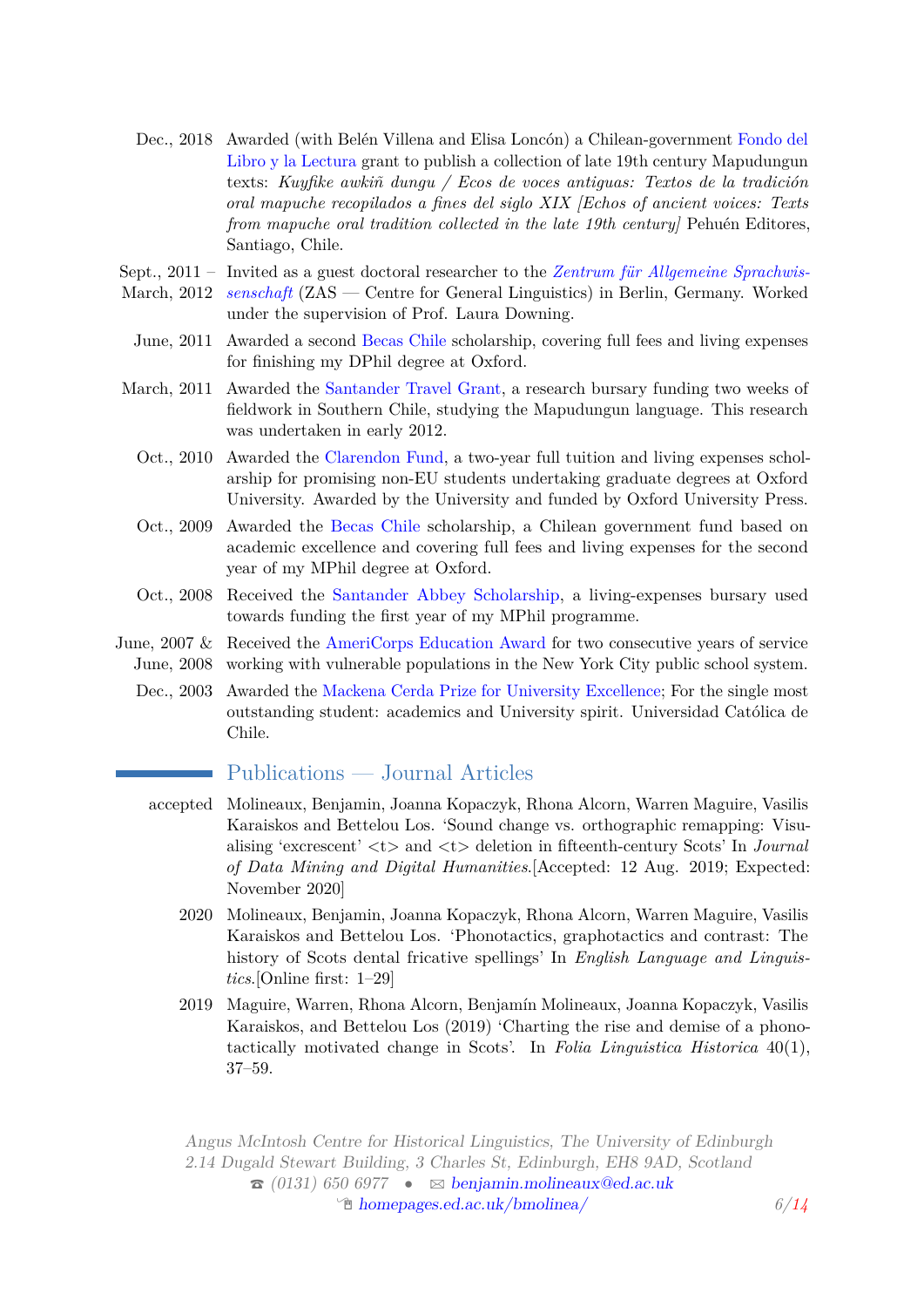- 2018 Molineaux, Benjamin (2018) 'Pertinacity and change in Mapudungun stress assignment'. *International Journal of American Linguistics*, 84(4), 513–58.
- 2018 Kopaczyk, Joanna, Benjamin Molineaux, Vasilios Karaiskos, Rhona Alcorn, Bettelou Los and Warren Maguire (2018) 'Towards a grapho-phonologically parsed corpus of medieval Scots: Database design and technical solutions' *Corpora* 13(2), 255–269.
- 2017 Molineaux, Benjamin (2017) 'The diachrony of Mapudungun stress assignment'. *Papers in Historical Phonology* 2, 1–50.
- 2017 Molineaux, Benjamin (2017). 'Native and non-native perception of stress in Mapudungun: Assessing structural maintenance in the phonology of an endangered language', *Language and Speech*, 60, 48–64.
- 2016 Molineaux, Benjamin, Joanna Kopaczyk, Warren Maguire, Rhona Alcorn, Vasilis Karaiskos and Bettelou Los (2016) 'Tracing L-vocalisation in early Scots'. *Papers in Historical Phonology* 1, 187–217.
- 2016 Kotzor, Sandra, Benjamin Molineaux, Elanor Banks and Aditi Lahiri (2016). "Fake' gemination in suffixed words and compounds in English and German'. *Journal of the Acoustical Society of America (JASA)*, 140(1), 356–367.
- 2016 Molineaux, Benjamin J. (2016). 'The Validity of Augusta's *Dicionario Araucano* one hundred years after its publication' [Vigencia del *Diccionario Araucano* de Augusta a cien años de su publicación], *Boletín de Filología* LI(1), 187-209.
- 2012 Molineaux, Benjamin (2012). 'Prosodically Conditioned Morphological Change: preservation vs. loss in Early English prefixes', *English Language and Linguistics* 16, 427-458.

# Publications — Book Chapters

- accepted Molineaux, Benjamin. 'A reassessment of word prominence in Mapudungun: Phonological vs. morphological activation' in Bogomolets, Ksenia and Harry van der Hulst (eds.) *Word prominence in polysynthetic languages*, Oxford: Oxford University Press.[Accepted: 15 Sept. 2019; Expected: second half of 2020]
	- 2019 Molineaux, Benjamin, Joanna Kopaczyk, Rhona Alcorn, Vasilis Karaiskos, Bettelou Los and Warren Maguire (2019). 'Early spelling evidence for Scots Lvocalisation: a corpus-based approach'. In Rhona Alcorn, Bettelou Los, Joanna Kopaczyk and Benjamin Molineaux (eds.) *Historical Dialectology in the Digital Age.* Edinburgh University Press, pp. 61–87.
	- 2019 Alcorn, Rhona, Bettelou Los, Joanna Kopaczyk and Benjamin Molineaux (2019). 'Historical Dialectology and the Angus McIntosh Legacy'. In Rhona Alcorn, Bettelou Los, Joanna Kopaczyk and Benjamin Molineaux (eds.) *Historical Dialectology in the Digital Age.* Edinburgh University Press, pp. 1–16.

Angus McIntosh Centre for Historical Linguistics, The University of Edinburgh 2.14 Dugald Stewart Building, 3 Charles St, Edinburgh, EH8 9AD, Scotland  $\hat{\sigma}$  (0131) 650 6977 •  $\approx$  [benjamin.molineaux@ed.ac.uk](mailto:benjamin.molineaux@ed.ac.uk)  $\mathcal{L}$  [homepages.ed.ac.uk/bmolinea/](http://homepages.ed.ac.uk/bmolinea/)  $\mathcal{L}/14$  $\mathcal{L}/14$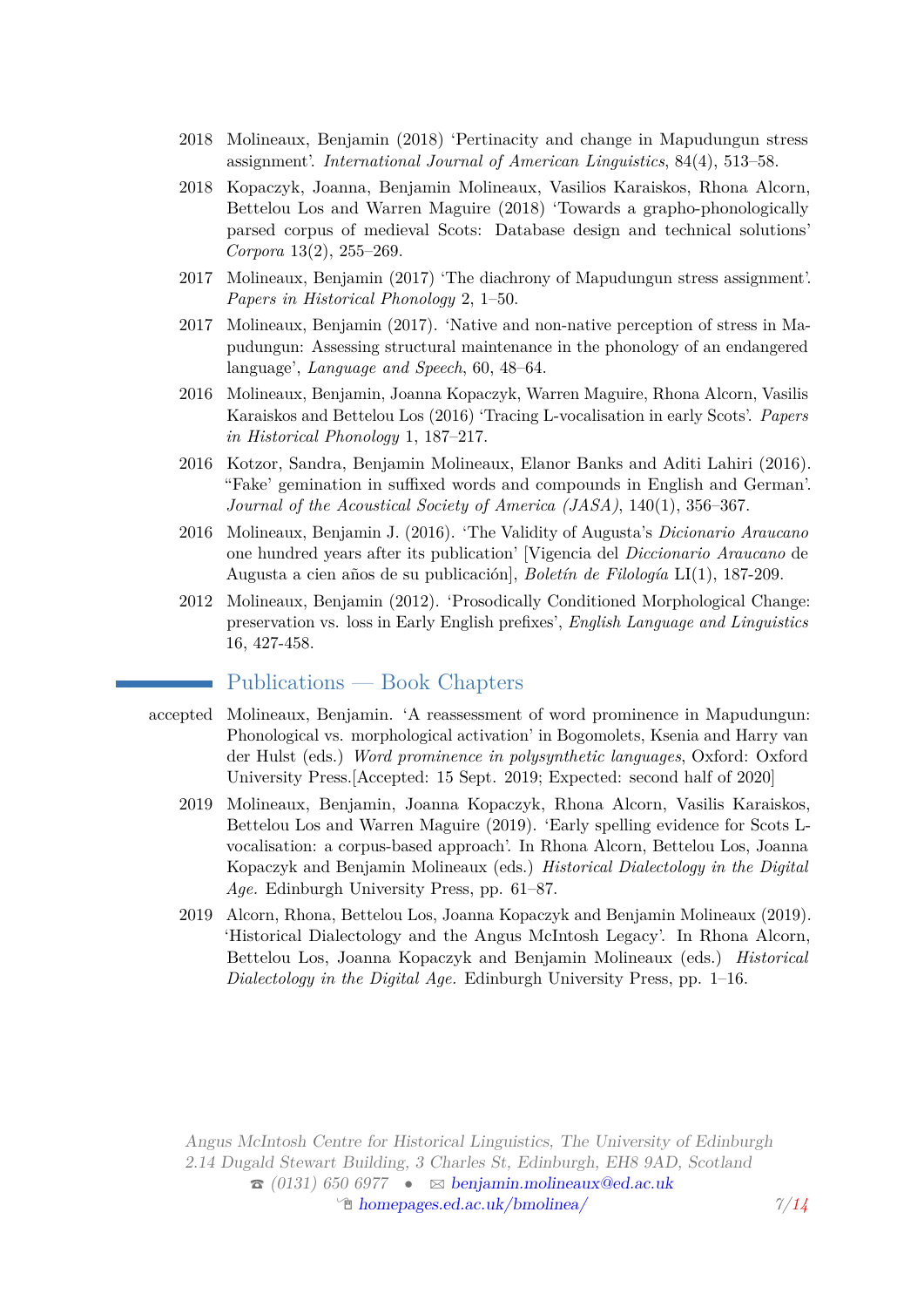- 2017 Alcorn, Rhona, Benjamin Molineaux, Joanna Kopaczyk, Vasilios Karaiskos, Bettelou Los and Warren Maguire (2017). 'The emergence of Scots: Clues from Germanic \*a reflexes'. In Cruickshank, Janet and Robert McColl Millar (eds.). *Before the Storm: Papers from the Forum for Research on the Languages of Scotland and Ulster triennial meeting, Ayr 2015*. Aberdeen: Forum for Research on the Languages of Scotland and Ulster, 1-32.
- 2011 Molineaux, Benjamin (2011) 'The Acquisition of English Particle Placement: A case study in developing productivity'. In Zeldes, Amir and Lüdeling, Anke (eds.) *Proceedings of Quantitative Investigations in Theoretical Linguistics* 4, 29-31 March 2011, Humboldt-Universität zu Berlin, 68-72.

#### Publications — Edited Books & Journal Issues

- accepted Los, Bettelou, Benjamin Molineaux and Martti Mäkinen (forthcoming) *Special Issue: Visualisation in Historical Linguistics — Journal of Data Mining and Digital Humanities*. [Accepted: 12 Aug. 2019; Expected: March 2020]
	- 2019 Alcorn, Rhona, Bettelou Los, Joanna Kopaczyk and Benjamin Molineaux (2019) *Historical Dialectology in the Digital Age.* Edinburgh University Press, Edin $burgh - 274 pages.$

#### Publications — Corpora

provisionally Molineaux, Benjamin. (beta available — full version expected 2021). published *Corpus of Historical Mapudungun (1606–1930)*. Available online at: [https://benmolineaux.github.io/.](https://benmolineaux.github.io/)

## Publications — Other

- 2002 Molineaux, Benjamin (2002) 'James Porter's *The Invention of Dionysus*', ∆*IA*∆*OXH (Diadokh¯e)* 5, 117-120.
- 2002 Molineaux, Benjamin (2002) 'Oscurantismo Psicoanalítico: Nietzsche y el culto a las apariencias difusas', *Caronte: Psicología, Psicoanálisis y Cultura*, 1:1, 22–29.

#### Work in Preparation

- submitted Molineaux, Benjamin (submitted) *The interdental-alveolar contrast in Mapudun-*[article] *gun: Loss, preservation and extension* submitted to the special issue on 'Sound change in endangered and small speech communities' in *Linguistic Vanguard*.
- in prep (a) Molineaux, Benjamin 'The life cycle of Mapudungun epenthetic vowels: Histori-[article] cal evidence for lexicalisation and morphologisation' for submission to *Diachronica*.
- in prep (b) Los, Bettelou, Benjamin Molineaux and Alpo Honkapohja (forthcoming) *Contact*
- [edited vol.] *in English Historical Linguistics: Papers from ICEHL-XX,* John Benjamins.

Angus McIntosh Centre for Historical Linguistics, The University of Edinburgh 2.14 Dugald Stewart Building, 3 Charles St, Edinburgh, EH8 9AD, Scotland  $\hat{\sigma}$  (0131) 650 6977 •  $\approx$  [benjamin.molineaux@ed.ac.uk](mailto:benjamin.molineaux@ed.ac.uk) Í [homepages.ed.ac.uk/bmolinea/](http://homepages.ed.ac.uk/bmolinea/) *8[/14](#page-12-0)*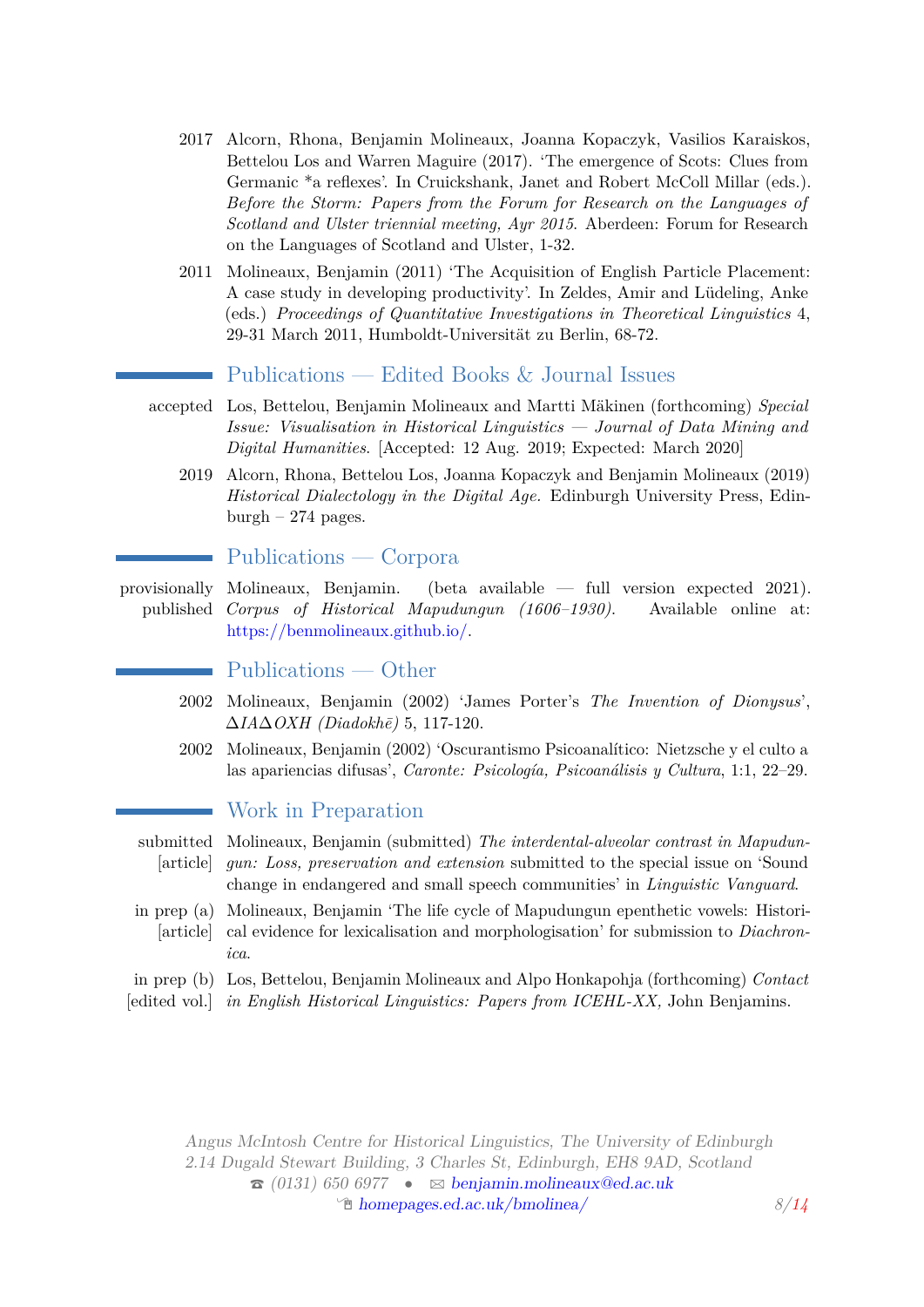|            | submitted Villena, Belén, Elisa Loncón Antileo and Benjamin Molineaux (forthcoming)                                                                                                                                                                                                                                                          |
|------------|----------------------------------------------------------------------------------------------------------------------------------------------------------------------------------------------------------------------------------------------------------------------------------------------------------------------------------------------|
|            | text Kuyfike awkiñ dungu /Ecos de voces antiguas: Textos de la tradición oral                                                                                                                                                                                                                                                                |
| collection | mapuche recopilados a fines del siglo XIX (Echos of ancient voices: Texts from<br>Mapuche oral tradition collected in the late 19th century] Pehuén Editores,<br>Santiago, Chile.                                                                                                                                                            |
|            | Expected Alcorn, Rhona, Vasilios Karaiskos, Johanna Kopaczyk, Bettelou Los, Warren<br>2020 [corpus] Maguire and Benjamin Molineaux. (under development). From Inglis to Scots:<br>A Corpus of Grapho-phonological Correspondences (1380–1500) with Associated<br>Corpus of Changes. Available online at: http://www.amc.lel.ed.ac.uk/ fits/. |
|            | Expected Chandía, Andrés, Belén Villena and Benjamin Molineaux (under development).<br>2022 [corpus] Corpus Lexicográfico del Mapudüngun (CorLexiM) [Updated version including<br>Bernhard Havestadt's 1777 Vocabulary]. Version without my contribution (1777)<br>Vocabulary) online at: $\frac{http://corlexim_cl.}{http://corlexim_cl.}$  |
|            | Doctoral Thoma                                                                                                                                                                                                                                                                                                                               |

#### Doctoral Thesis

Title *Synchronic and Diachronic Morphoprosody: Evidence from Mapudungun and Early English*

- Supervisor Professor Aditi Lahiri, FBA, CBE
- Description This is a study of the synchronic and diachronic interaction of morphology and stress. Two case studies are examined in counterpoint: Mapudungun (also 'Araucanian') and Early English. The first is an isolate from Chile and Argentina, where stress has a functional/demarcational role, being subordinate to the transparancy of its polysynthetic, agglutinating morphology. The second corresponds to the Old and Middle English periods, exemplifying a structural/rhythmic role for stress, where prosodic constituency is privileged over the integrity of fusional morphology.

### Masters Thesis (Linguistics)

- Title *A Prosodic Approach to the History of English Prefixation: The loss of Germanic prefixes in Early Middle English*
- Supervisor Professor Aditi Lahiri, FBA, CBE
- Description The diachronic trajectory of preservation and loss is examined for a series of native English verbal prefixes. The key conditioning factor for their ultimate fate is related to their prosodic structure and the avoidance of clash with root stress.
	- Masters Thesis (TESOL)
	- Title *Teaching Idioms to Non-Native English Speakers: theoretical approaches and strategy evaluation*
- Supervisor Dr. Cambria Russell
- Description The thesis examines the use of a variety of strategies for the acquisition of idiomatic language and idioms in English as a Second Language (ESL) classrooms.

Angus McIntosh Centre for Historical Linguistics, The University of Edinburgh 2.14 Dugald Stewart Building, 3 Charles St, Edinburgh, EH8 9AD, Scotland  $\hat{\sigma}$  (0131) 650 6977 •  $\approx$  [benjamin.molineaux@ed.ac.uk](mailto:benjamin.molineaux@ed.ac.uk)  $\mathcal{D}$  [homepages.ed.ac.uk/bmolinea/](http://homepages.ed.ac.uk/bmolinea/) *9[/14](#page-12-0)*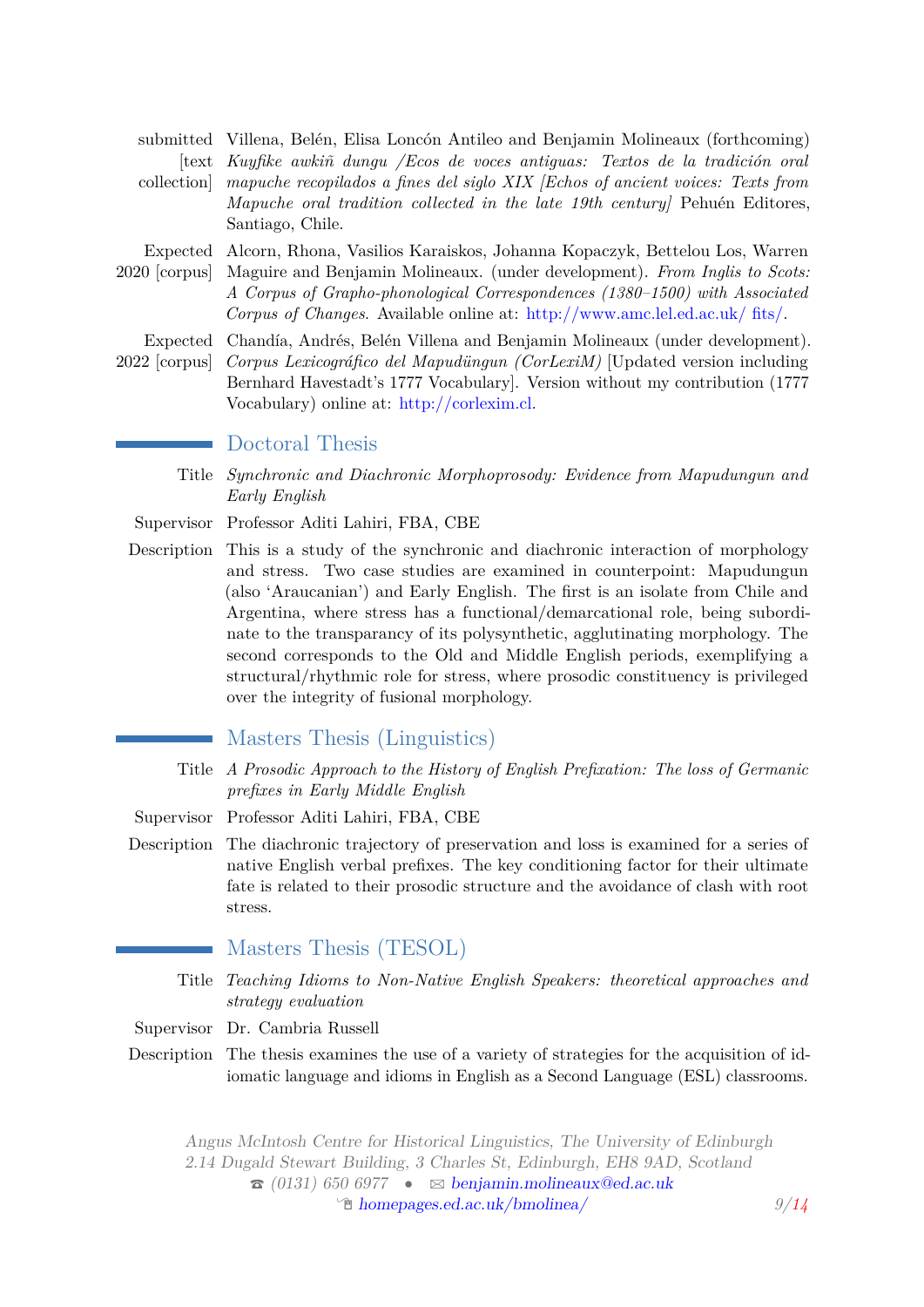#### Presentations

Invited Talks

- 2019 *Towards a Corpus of Historical Mapudungun*, [Forum on Language and Society,](https://www.csls.unibe.ch/studies/events/lectures_and_workshops/towards_a_corpus_of_historical_mapudungun/index_eng.html) 03 September 2019, Institut für Sprachwissenschaft, The University of Bern, Switzerland.
- 2019 *Building historical corpora: From morphological tagging to grapho-phonological parsing*, [Forum on Language and Society,](https://www.csls.unibe.ch/studies/events/lectures_and_workshops/building_historical_corpora_from_morphological_tagging_to_grapho_phonological_parsing/index_eng.html) 05 September 2019, Institut für Sprachwissenschaft, The University of Bern, Switzerland.
- 2018 *Doing historical linguistics in a minority language: the case of Mapudungun* [Edinburgh University Linguistics Society \(LingSoc\),](https://www.facebook.com/eulingsoc/) 14 November 2018, The University of Edinburgh.
- 2017 *The phonology and morphology of stress-assignment systems: a view from English and Mapudungun*, [Faculty of Linguistics, Philology and Phonetics General](http://www.ling-phil.ox.ac.uk/current-students) [Linguistics Seminar,](http://www.ling-phil.ox.ac.uk/current-students) 16 October 2017, The University of Oxford.
- 2016 *Spelling variation in historical corpora: A window to sound change.* Corpus Linguistics in Scotland annual event (CLiS): Diachrony through corpora. 02 December 2016, The University of Edinburgh.

Conference Talks

- 2019 *Variation and preservation of Mapudungun dental fricatives*, [The Fourth Edin](http://www.lel.ed.ac.uk/symposium-on-historical-phonology/eshp4/)[burgh Symposium on Historical Phonology,](http://www.lel.ed.ac.uk/symposium-on-historical-phonology/eshp4/) 09–10 December 2019, The University of Edinburgh.
- 2019 *The Corpus of Historical Mapudungun: Digital Tools for New-World Language Change*, [Digital Humanities \(DH\) Conference](https://dh2019.adho.org/programme/book-of-abstracts/) 9–12 July 2019, Utrecht, the Netherlands
- 2018 *Towards a Corpus of Historical Mapudungun*, [Corpus Linguistics in Scotland](https://uoe.sharepoint.com/sites/hss/ppls/PPLS) [\(CLiS\) Annual Meeting](https://uoe.sharepoint.com/sites/hss/ppls/PPLS) 30 November 2018, University of Edinburgh.
- 2018 *Sound change vs. orthographic remapping: Visualising 'excrescent' <t> and <t> deletion in fifteenth-century Scots.* With Warren Maguire, [The 20th International](http://www.conferences.cahss.ed.ac.uk/icehl20/) [Conference on English Historical Linguistics \(ICEHL XX\).](http://www.conferences.cahss.ed.ac.uk/icehl20/) 27–31 August 2018, The University of Edinburgh.
- 2018 *The FITS Corpus: Tracing the origins of fifteenth-century Scots sounds and spellings.* With Rhona Alcorn. [Triennial Meeting of the Forum for Research](https://frlsu.org/) [on the Language of Scotland and Ulster \(FRLSU\),](https://frlsu.org/) 23–25 August 2018, the University Glasgow.
- 2018 *The life cycle of Mapudungun epenthetic vowels: Historical evidence for lexicalisation and morphologisation*, [24th Manchester Phonology Meeting \(26mfm\).](http://www.lel.ed.ac.uk/mfm/26mfm.html) 24–26 May 2018, University of Manchester.
- 2017 *Reconstructing spelling systems through grapho-phonological parsing: The case of 15th century Scots.* With Joanna Kopaczyk, [10th International Conference](http://www.uis.no/news/conferences/10th-international-conference-on-middle-english/) [on Middle English,](http://www.uis.no/news/conferences/10th-international-conference-on-middle-english/) 30 May–02 June 2017, University of Stavanger.

Angus McIntosh Centre for Historical Linguistics, The University of Edinburgh 2.14 Dugald Stewart Building, 3 Charles St, Edinburgh, EH8 9AD, Scotland  $\hat{\sigma}$  (0131) 650 6977 •  $\approx$  [benjamin.molineaux@ed.ac.uk](mailto:benjamin.molineaux@ed.ac.uk) <sup>*I*</sup> [homepages.ed.ac.uk/bmolinea/](http://homepages.ed.ac.uk/bmolinea/) *10[/14](#page-12-0)*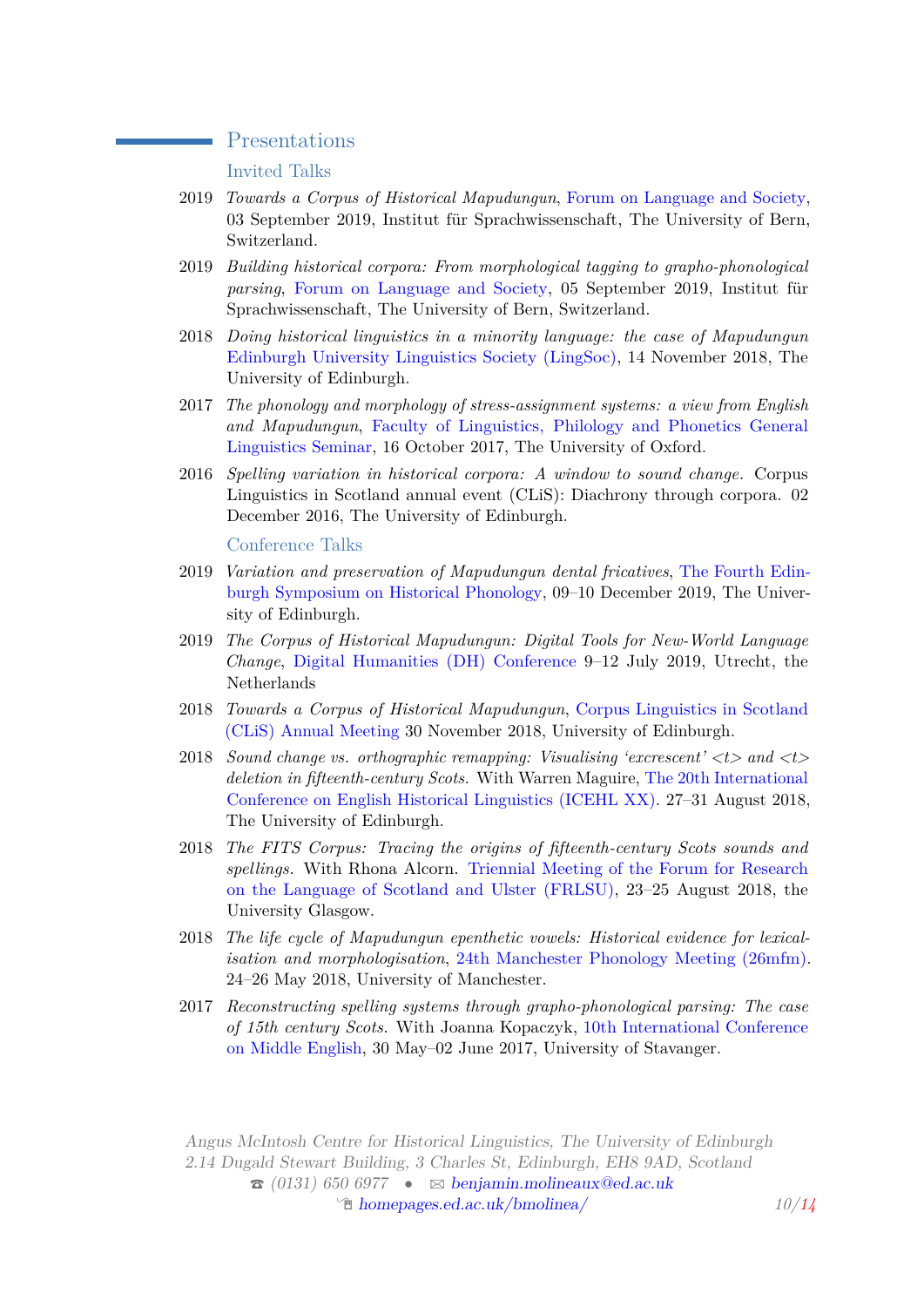- 2017 *From Inglis to Scots through spellings and sounds.* With Joanna Kopaczyk, Scots@ed: Celebrating research on Scots and Scottish English, 25 January 2017, The University of Edinburgh.
- 2016 *Grapho-phonological parsing of C15 Scots: a reassessment of the [v]*∼*[f] alternation.* With Rhona Alcorn, Joanna Kopaczyk and Warren Maguire, Fourth International Society for the Linguistics of English (ISLE-4) Conference. 18-21 September 2016, Adam Mickiewicz University in Poznań.
- 2016 *Grapho-phonological parsing of C15 Scots: a reassessment of the [v]*∼*[f] alternation.* With Rhona Alcorn, Joanna Kopaczyk and Warren Maguire, The 19th International Conference on English Historical Linguistics (ICEHL 19). 22-26 August 2016, Universität Duisburg-Essen.
- 2016 *Rhythmic vs. demarcational stress in Mapudungun.* 24th Manchester Phonology Meeting (24mfm). 26-28 May 2016, University of Manchester.
- 2016 *L-vocalisation in fifteenth-century Scots: The earliest spread of a characteristic Scots feature.* With Joanna Kopaczyk. First AMC Symposium on Historical Dialectology. 9-10 June 2016, University of Edinburgh.
- 2015 *The Germanic sources of Older Scots revisited: A featural approach.* With Joanna Kopaczyk. Triennial Meeting of the Forum for Research on the Language of Scotland and Ulster (FRLSU), 12–14 August 2015, the University of the West of Scotland, Ayr Campus.
- 2013 *Pinpointing Polysynthetic Prosody: Morphological and phonological stress assignment in Mapudungun*. Linguistics Association of Great Britain (LAGB) Annual Conference, 30 August 2013, School of Oriental and African Studies (SOAS), University of London.
- 2011 *Prosodically conditioned morphological change: preservation vs. loss in Early English prefixes*. Linguistics Association of Great Britain (LAGB) Annual Conference, 8 September 2011, University of Manchester.
- 2011 *The acquisition of English particle placement: A case study in developing productivity*. Fourth Quantitative Investigations in Theoretical Linguistics (QILT-4) Conference, 31 March 2011, Humbolt-Universität zu Berlin.

#### Posters

- 2017 *Grapho-phonological parsing: corpus annotation for historical phonology.* Presented at the Third Edinburgh Symposium on Historical Phonology (ESHP3). 30 November–01 December, University of Edinburgh.
- 2013 *Native and non-native perception of stress in Mapudungun: Assessing structural maintenance in the phonology of an endangered language.* Presented at the 21st Manchester Phonology Meeting (21mfm). 23–25 May 2013, University of Manchester.
- 2012 *The prosodic word in Mapudungun.* Presented at the Fifth European Conference on Tone and Intonation (TIE5). 7 September 2012, University of Oxford.

Angus McIntosh Centre for Historical Linguistics, The University of Edinburgh 2.14 Dugald Stewart Building, 3 Charles St, Edinburgh, EH8 9AD, Scotland  $\hat{\sigma}$  (0131) 650 6977 •  $\approx$  [benjamin.molineaux@ed.ac.uk](mailto:benjamin.molineaux@ed.ac.uk)  $\hat{\mathbb{P}}$  [homepages.ed.ac.uk/bmolinea/](http://homepages.ed.ac.uk/bmolinea/) *11[/14](#page-12-0)*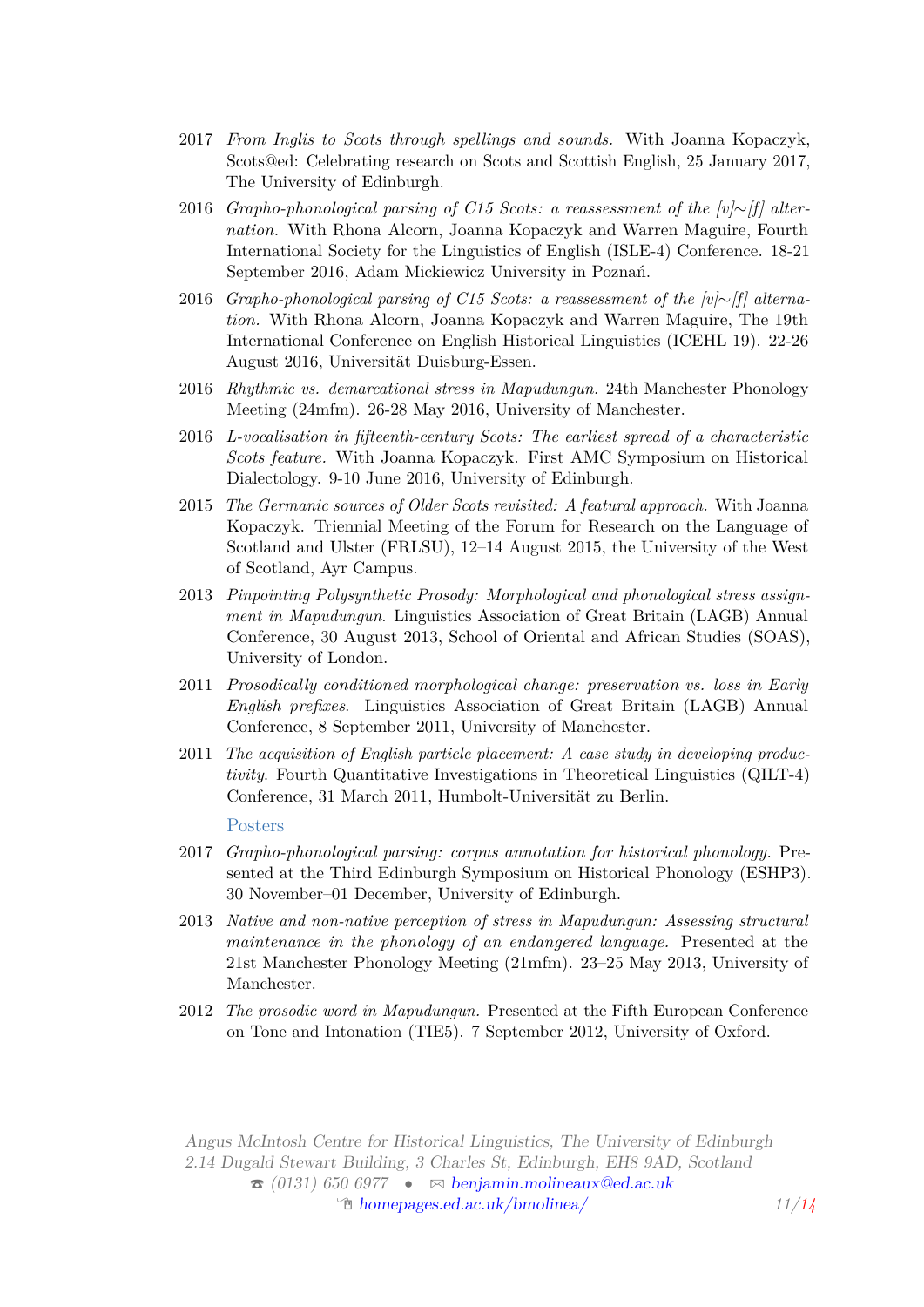2011 *Timing the integration of utterance duration and task shift in a case of genetic anomaly implicating 7q31 with language disorders*. With Dr. Paloma García-Bellido, Dr. Antonio Benítez Burraco and Ms. Karen Park. Working with Sound: Language, Music and Beyond. 5 March 2011, University of Oxford.

Research group talks

- 2016 *Phonotactics, graphotactics, and contrast: The history of Scots dental fricative spellings.* Edinburgh University English Language Research Group (ELRG), 13 March 2019.
- 2016 *Morphological and phonological patterns in Mapudungun stress assignment.* Edinburgh University Phonetics and Phonology Workshop (P-Workshop), 03 November 2016.
- 2015 *How to capture medieval sound-spelling correspondences: database design and technical solutions for FITS.* With Joanna Kopaczyk and Vasilis Karaiskos. Edinburgh University English Language Research Group (ELRG) and Phonetics and Phonology Research Group (P-Group) Workshop, 18 November 2015.
- 2015 *Inglis of the Northirn lede: Sources and resources for the earliest history of Scots.* With Joanna Kopaczyk. Edinburgh University English Language Research Group (ELRG), 12 March 2015.
- 2015 *Prosodic structure and the fate of early English prefixes.* Edinburgh University Phonetics and Phonology Research Group (P-Group), 22 January 2015.

#### Impact

- 2019 I was interviewed for the University of Edinburgh's [Forward Thinking Podcast](https://forwardthinking.ppls.ed.ac.uk/2019/02/19/mapping-mapudungun/) where I spoke with Isabella Melking about Mapudungun and doing historical corpus research.
- 2018 I co-wrote and produced a short video on *The Origins of the Scots Language*, now available on the [Linguistics and English Language at Edinburgh YouTube](https://www.youtube.com/channel/UC82ebykCjfECGwPsvCXVLwA) [Chanel.](https://www.youtube.com/channel/UC82ebykCjfECGwPsvCXVLwA) The video is available in [English](https://www.youtube.com/watch?v=pBb_jKKCcC8&t=48s) (voiced by Rhona Alcorn) and in [Scots](https://www.youtube.com/watch?v=tYwcjJ7Eaps) (voiced by Hamish MacDonald).
- 2017 Together with Rhona Alcorn and Joanna Kopaczyk, I organised 'Scots@ed: Celebrating research on Scots and Scottish English', a symposium for academics, language advocates and the general public to discuss current research and prospects for Scots and Scottish English. 25 January 2017, The University of Edinburgh.

# IT Skills

Intermediate Praat, R, IATEX, CLAN, Python, RegEx, Oxygen Advanced MS Office, Mac-Keynote.

#### Languages

English **Native** *Mostly American, phonologically, but lexically hybrid with British varieties.* Spanish **Native** *Chilean, for the most part.*

Angus McIntosh Centre for Historical Linguistics, The University of Edinburgh 2.14 Dugald Stewart Building, 3 Charles St, Edinburgh, EH8 9AD, Scotland  $\hat{\sigma}$  (0131) 650 6977 •  $\approx$  [benjamin.molineaux@ed.ac.uk](mailto:benjamin.molineaux@ed.ac.uk) Í [homepages.ed.ac.uk/bmolinea/](http://homepages.ed.ac.uk/bmolinea/) *12[/14](#page-12-0)*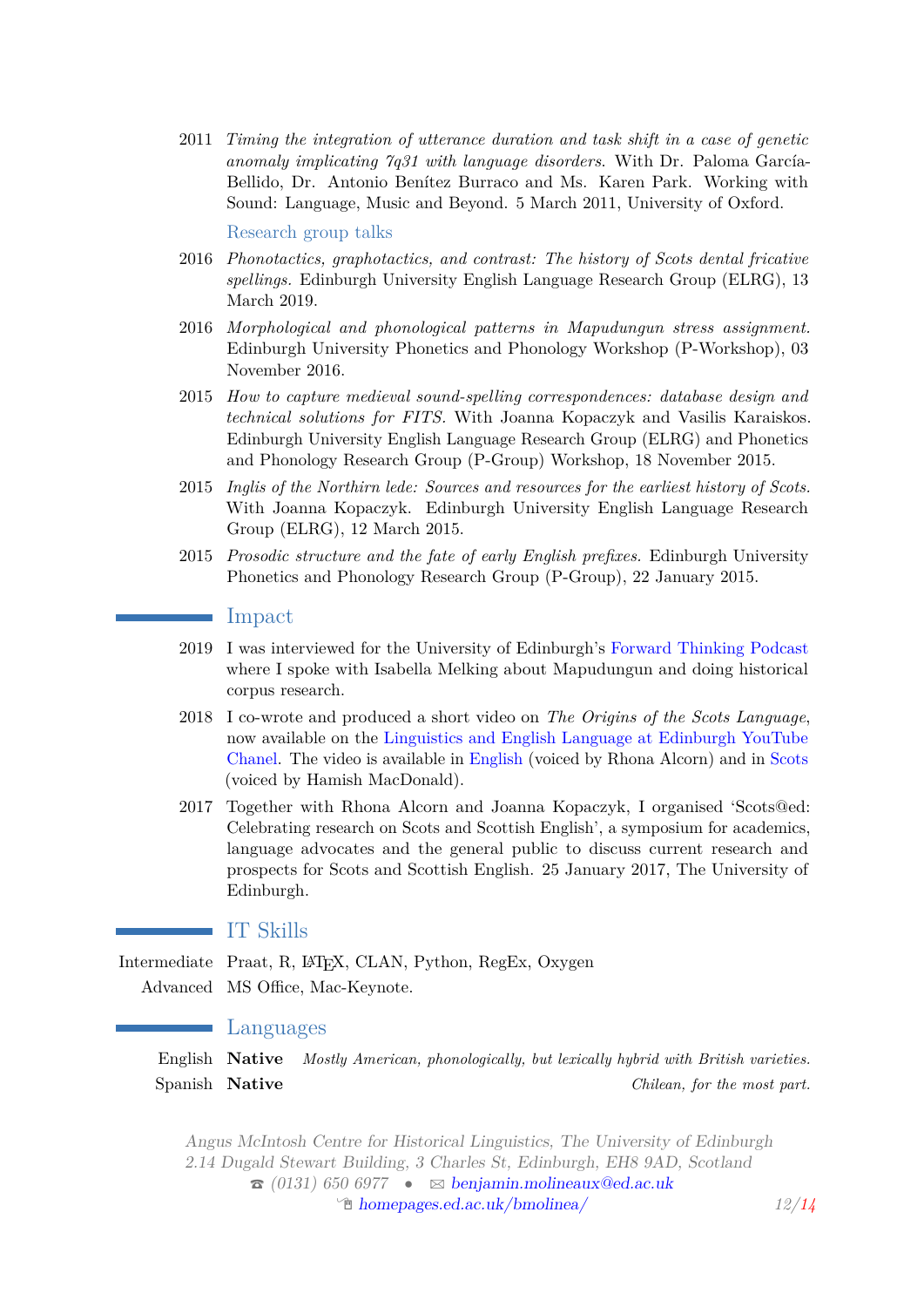|                     |                                | Italian Intermediate Was fluent at age ten, but attrition has set in. Decent passive skills. |
|---------------------|--------------------------------|----------------------------------------------------------------------------------------------|
|                     | German Intermediate, B2        | Three years of university-level studies.                                                     |
|                     | French Intermediate            | Six years of secondary-school-level studies. Good passive skills.                            |
| Mapudungun Beginner |                                | Good theoretical comprehension of grammar, limited fluency.                                  |
|                     | Scots Basic                    | Fair theoretical comprehension of grammar, little fluency.                                   |
|                     | Old English University Studies |                                                                                              |
|                     | Ancient University Studies     |                                                                                              |
| Greek               |                                |                                                                                              |

# Academic Interests

**Mapudungun and the languages of the Southern Cone of the Americas:** My main strand of research is on Mapudungun, spoken by the Mapuche ethnic people of southern Chile and Argentina. I am particularly interested in the synchronic and diachronic interaction of phonology and morphology in this highly inflecting, agglutinating language. I am currently developing a [Corpus of Historical Mapudungun,](https://benmolineaux.github.io/) which will help shed light on the 400 years of documented history for the language. While the language is usually taken to be an isolate, my data will contribute to clarifying its areal and contact relationships with near-neighbours such as Quechuan and Aymara, to the north, and Chon, Kunza, Alacalufan and Yaghan languages to the south and east.

**Historical phonology and morphology:** I am particularly interested in language change and the interaction of phonology and morphology therein. I have examined these relationships through the lens of stress assignment in the history of English and Mapudungun, showing that languages may differ substantially in their willingness to preserve one level of structure over another. I am also particularly interested in the question of morphological transparency in the light of phonological processes such as epenthesis, reduction and deletion.

**Older Scots sounds and spellings:** As a member of the FITS team, I am particularly interested in the earliest attested independent stages of the Scots language and the phonological structure that can be gleaned from its orthography. One of the major challenges in this area – which our project addresses – is that of disentangling the diachronic sources of Scots sounds from amongst the numerous languages that interacted in the Lowland Scottish burghs from the 12th century onwards.

**Corpus methods and digital humanities:** I am interested in how we can use large bodies of text and digital technologies in order to better understand and model contemporary and historical human languages. I am particularly interested in how these materials can be placed at the service of language revitalisation. As applied to Native American languages, I am interested in using Old World philological methods to deal with New World textual evidence.

# **Example 1** Other Interests

<span id="page-12-0"></span>Parenting Outside of academics, these days I am mostly a family man, my wife and I being kept busy by a very energetic little girl (Agatha was born in Jan. 2011).

Angus McIntosh Centre for Historical Linguistics, The University of Edinburgh 2.14 Dugald Stewart Building, 3 Charles St, Edinburgh, EH8 9AD, Scotland  $\hat{\sigma}$  (0131) 650 6977 •  $\approx$  [benjamin.molineaux@ed.ac.uk](mailto:benjamin.molineaux@ed.ac.uk) Í [homepages.ed.ac.uk/bmolinea/](http://homepages.ed.ac.uk/bmolinea/) *13[/14](#page-12-0)*